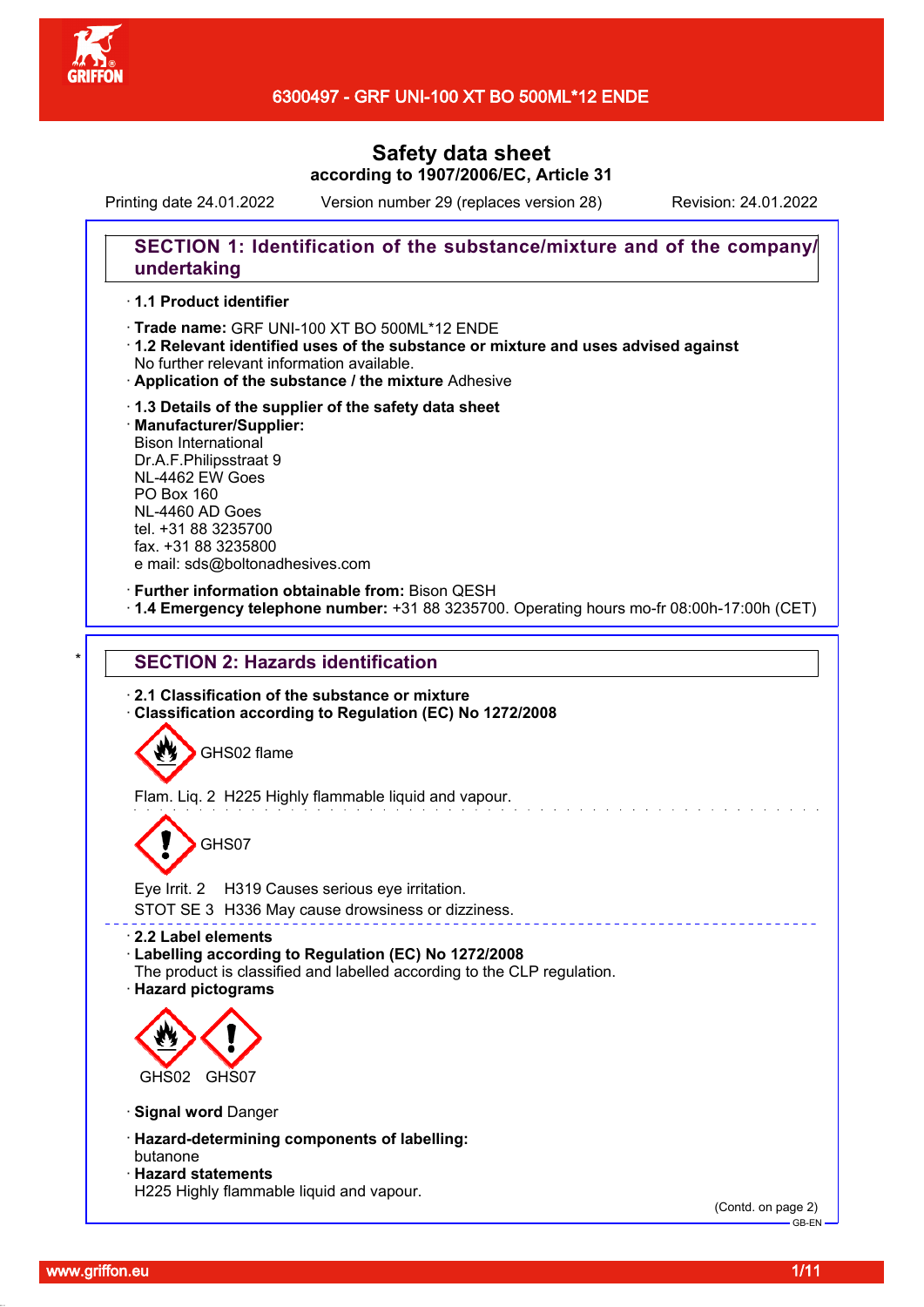

Printing date 24.01.2022 Version number 29 (replaces version 28) Revision: 24.01.2022

#### Trade name: GRF UNI-100 XT BO 500ML\*12 ENDE

(Contd. of page 1) H319 Causes serious eye irritation. H336 May cause drowsiness or dizziness. · **Precautionary statements** P101 If medical advice is needed, have product container or label at hand. P102 Keep out of reach of children. P210 Keep away from heat, hot surfaces, sparks, open flames and other ignition sources. No smoking. P261 Avoid breathing vapours. P370+P378 In case of fire: Use to extinguish: Water haze, Alcohol resistant foam, Fireextinguishing powder, Carbon dioxide. P403+P233 Store in a well-ventilated place. Keep container tightly closed. P501 Dispose of contents/container in accordance with national regulations. · **Additional information:** EUH066 Repeated exposure may cause skin dryness or cracking. · **Labelling of packages where the contents do not exceed 125 ml** · **Hazard pictograms** GHS02 GHS07 · **Signal word** Danger · **Hazard-determining components of labelling:** butanone · **Hazard statements** H336 May cause drowsiness or dizziness. · **Precautionary statements** P101 If medical advice is needed, have product container or label at hand. P102 Keep out of reach of children. P261 Avoid breathing vapours. P501 Dispose of contents/container in accordance with national regulations. · **2.3 Other hazards** · **Results of PBT and vPvB assessment** · **PBT:** Not applicable. · **vPvB:** Not applicable. · **Determination of endocrine-disrupting properties** 78-93-3 butanone List II \* **SECTION 3: Composition/information on ingredients**

- · **3.2 Mixtures**
- · **Description:** Adhesive

# · **Dangerous components:**

| $CAS: 78-93-3$                                | <b>butanone</b>                                                  | $50-100%$ |
|-----------------------------------------------|------------------------------------------------------------------|-----------|
| EINECS: 201-159-0                             | $\otimes$ Flam. Lig. 2, H225; $\otimes$ Eye Irrit. 2, H319; STOT |           |
| Index number: 606-002-00-3 SE 3, H336, EUH066 |                                                                  |           |
| Reg.nr.: 01-2119457290-43                     |                                                                  |           |
|                                               |                                                                  |           |

(Contd. on page 3) GB-EN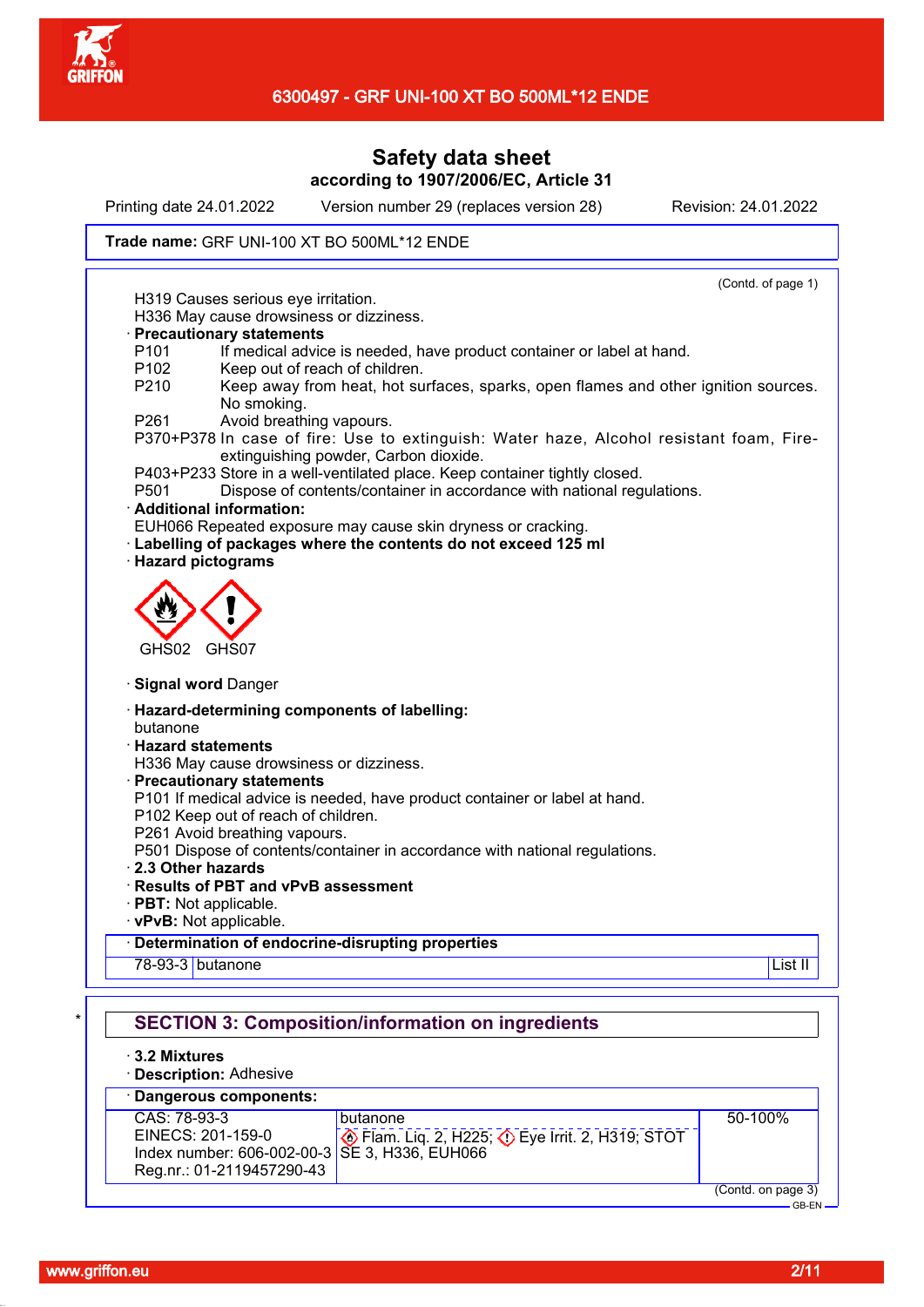

Printing date 24.01.2022 Version number 29 (replaces version 28) Revision: 24.01.2022

#### Trade name: GRF UNI-100 XT BO 500ML\*12 ENDE

(Contd. of page 2) CAS: 128-37-0 EINECS: 204-881-4 Reg.nr.: 01-2119565113-46 01-2119555270-46 Butylated hydroxytoluene Aquatic Acute 1, H400; Aquatic Chronic 1, H410 ≥0.025-<0.25%

· **Additional information:** For the wording of the listed hazard phrases refer to section 16.

### **SECTION 4: First aid measures**

· **4.1 Description of first aid measures**

· **General information:** No special measures required.

#### · **After inhalation:**

Supply fresh air; consult doctor in case of complaints.

No special measures required.

· **After skin contact:** Generally the product does not irritate the skin.

· **After eye contact:**

Rinse opened eye for several minutes under running water. If symptoms persist, consult a doctor. · **After swallowing:** If symptoms persist consult doctor.

· **4.2 Most important symptoms and effects, both acute and delayed** No further relevant information available.

· **4.3 Indication of any immediate medical attention and special treatment needed** No further relevant information available.

# **SECTION 5: Firefighting measures**

#### · **5.1 Extinguishing media**

- · **Suitable extinguishing agents:**
- Water haze Alcohol resistant foam

Fire-extinguishing powder

- Carbon dioxide
- · **For safety reasons unsuitable extinguishing agents:** Water with full jet
- · **5.2 Special hazards arising from the substance or mixture**
- No further relevant information available.
- · **5.3 Advice for firefighters**
- · **Protective equipment:** No special measures required.
- · **Additional information**
- Cool endangered receptacles with water spray.

Collect contaminated fire fighting water separately. It must not enter the sewage system.

# **SECTION 6: Accidental release measures**

· **6.1 Personal precautions, protective equipment and emergency procedures**

Wear protective equipment. Keep unprotected persons away.

· **6.2 Environmental precautions:** Do not allow to enter sewers/ surface or ground water.

- · **6.3 Methods and material for containment and cleaning up:**
- Send for recovery or disposal in suitable receptacles.

Absorb with liquid-binding material (sand, diatomite, acid binders, universal binders, sawdust). Ensure adequate ventilation.

(Contd. on page 4)

GB-EN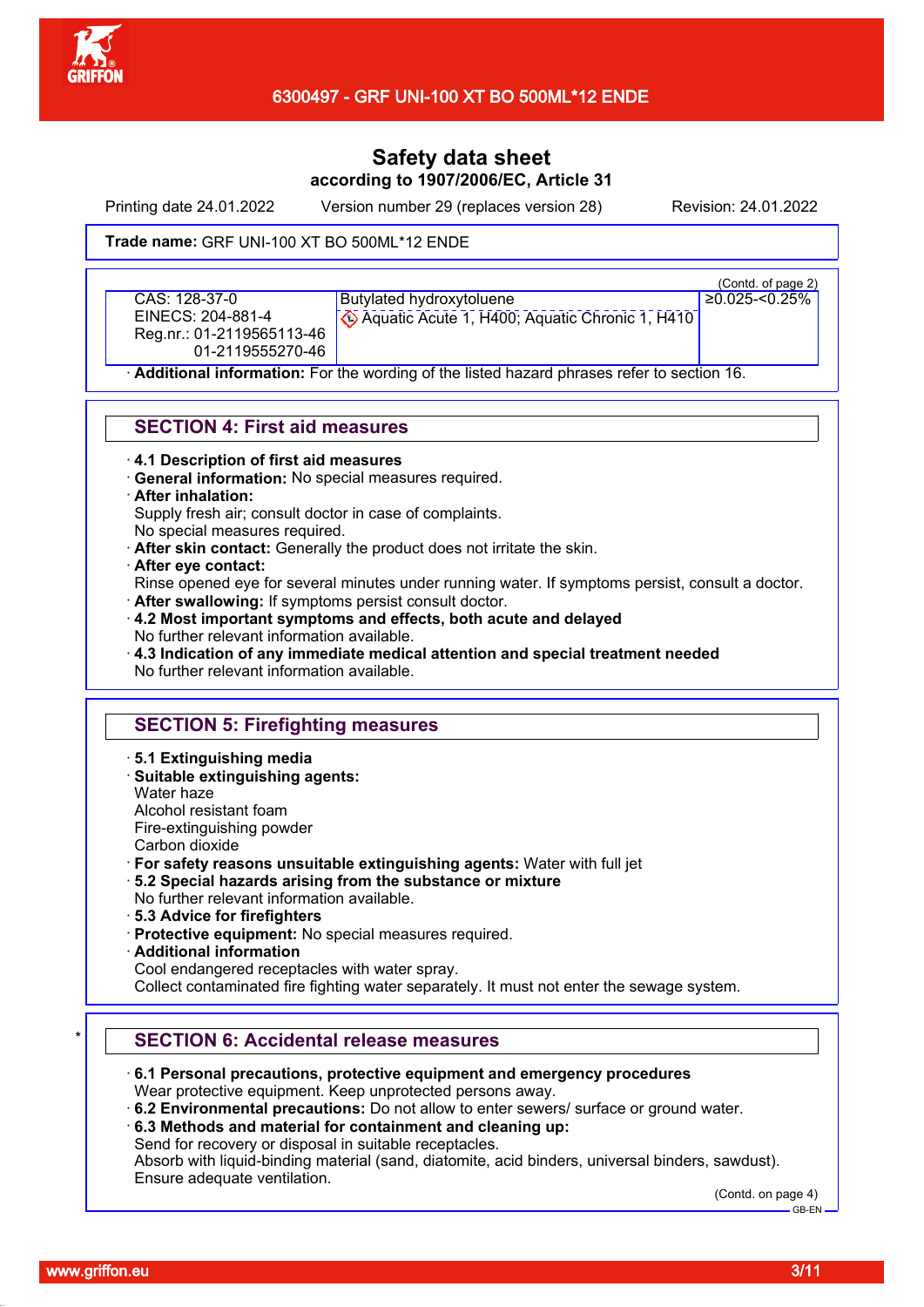

Printing date 24.01.2022 Version number 29 (replaces version 28) Revision: 24.01.2022

(Contd. of page 3)

#### Trade name: GRF UNI-100 XT BO 500ML\*12 ENDE

#### · **6.4 Reference to other sections**

See Section 7 for information on safe handling.

See Section 8 for information on personal protection equipment.

See Section 13 for disposal information.

### **SECTION 7: Handling and storage**

#### · **7.1 Precautions for safe handling**

Ensure good interior ventilation, especially at floor level. (Fumes are heavier than air). Ensure good ventilation/exhaustion at the workplace. Prevent formation of aerosols.

#### · **Information about fire - and explosion protection:** Keep ignition sources away - Do not smoke. Protect against electrostatic charges.

· **7.2 Conditions for safe storage, including any incompatibilities**

· **Storage:**

· **Requirements to be met by storerooms and receptacles:** Store in a cool location.

· **Information about storage in one common storage facility:** Not required.

· **Further information about storage conditions:**

Keep container tightly sealed.

Store in cool, dry conditions in well sealed receptacles.

· **Storage class:** 3

· **7.3 Specific end use(s)** No further relevant information available.

### **SECTION 8: Exposure controls/personal protection**

#### · **8.1 Control parameters**

| 78-93-3 butanone |                                                                                                          |                  |                    |
|------------------|----------------------------------------------------------------------------------------------------------|------------------|--------------------|
| Sk, BMGV         | WEL Short-term value: $899 \text{ mg/m}^3$ , 300 ppm<br>Long-term value: 600 mg/m <sup>3</sup> , 200 ppm |                  |                    |
| <b>DNELs</b>     |                                                                                                          |                  |                    |
| 78-93-3 butanone |                                                                                                          |                  |                    |
| Oral             | Consumer, oral, longterm exposition                                                                      | 31 mg/kg bw/day  |                    |
| Dermal           | Consumer, dermal, longterm exposition                                                                    | 412 mg/kg bw/day |                    |
|                  | Inhalative Consumer, inhalation, longterm exposition 106 mg/m <sup>3</sup>                               |                  |                    |
| $\cdot$ PNECs    |                                                                                                          |                  |                    |
| 78-93-3 butanone |                                                                                                          |                  |                    |
| Fresh water      | 55.8 mg/l                                                                                                |                  |                    |
|                  | Marine water 55.8 mg/l                                                                                   |                  |                    |
| Soil             | $22.5$ mg/kg                                                                                             |                  |                    |
|                  |                                                                                                          |                  | (Contd. on page 5) |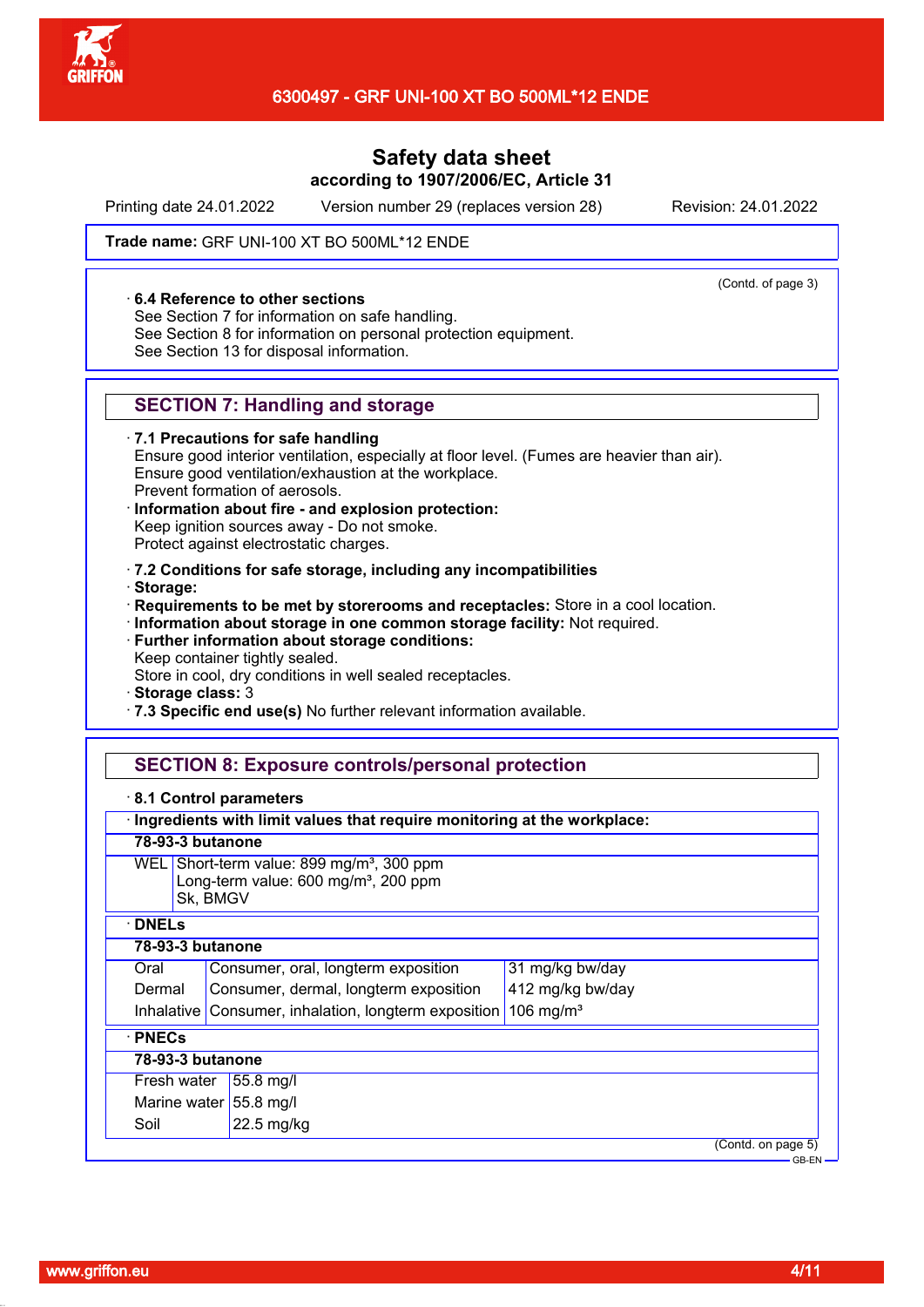

Printing date 24.01.2022 Version number 29 (replaces version 28) Revision: 24.01.2022

#### Trade name: GRF UNI-100 XT BO 500ML\*12 ENDE

|              | · Ingredients with biological limit values:                                                           |
|--------------|-------------------------------------------------------------------------------------------------------|
|              | 78-93-3 butanone                                                                                      |
|              | BMGV 70 µmol/L                                                                                        |
|              | Medium: urine                                                                                         |
|              | Sampling time: post shift                                                                             |
|              | Parameter: butan-2-one                                                                                |
|              | Additional information: The lists valid during the making were used as basis.                         |
|              | $\cdot$ 8.2 Exposure controls                                                                         |
|              | . Appropriate engineering controls No further data; see item 7.                                       |
|              | · Individual protection measures, such as personal protective equipment                               |
|              | · General protective and hygienic measures:                                                           |
|              | The usual precautionary measures are to be adhered to when handling chemicals.                        |
|              | Keep away from foodstuffs, beverages and feed.                                                        |
|              | Immediately remove all soiled and contaminated clothing                                               |
|              | Wash hands before breaks and at the end of work.                                                      |
|              | Do not inhale gases / fumes / aerosols.                                                               |
|              | Avoid contact with the eyes.                                                                          |
|              | Avoid contact with the eyes and skin.                                                                 |
|              | <b>Respiratory protection:</b>                                                                        |
|              | Use suitable respiratory protective device in case of insufficient ventilation.                       |
|              | · Recommended filter device for short term use: Filter A                                              |
|              | · Hand protection                                                                                     |
|              | Solvent resistant gloves                                                                              |
|              | The glove material has to be impermeable and resistant to the product/ the substance/ the             |
| preparation. |                                                                                                       |
|              | Selection of the glove material on consideration of the penetration times, rates of diffusion and the |
| degradation  |                                                                                                       |
|              | <b>Material of gloves</b>                                                                             |
|              | Butyl rubber, BR                                                                                      |
|              | Recommended thickness of the material: > 0,7 mm                                                       |
|              | · Penetration time of glove material                                                                  |
|              | For the mixture of chemicals mentioned below the penetration time has to be at least 120 minutes      |
|              | (Permeation according to EN 374 Part 3: Level 4).                                                     |
|              | <b>Eye/face protection</b>                                                                            |
|              |                                                                                                       |
|              |                                                                                                       |
|              | Tightly sealed goggles                                                                                |
|              |                                                                                                       |
|              |                                                                                                       |
|              | Goggles recommended during refilling<br><b>Body protection:</b> Solvent resistant protective clothing |
|              |                                                                                                       |

- · **9.1 Information on basic physical and chemical properties**
- · **General Information**
- **Physical state** Fluid **Physical state** Fluid **Colour:**

· **Colour:** Colour: **According to product specification** 

(Contd. on page 6)

GB-EN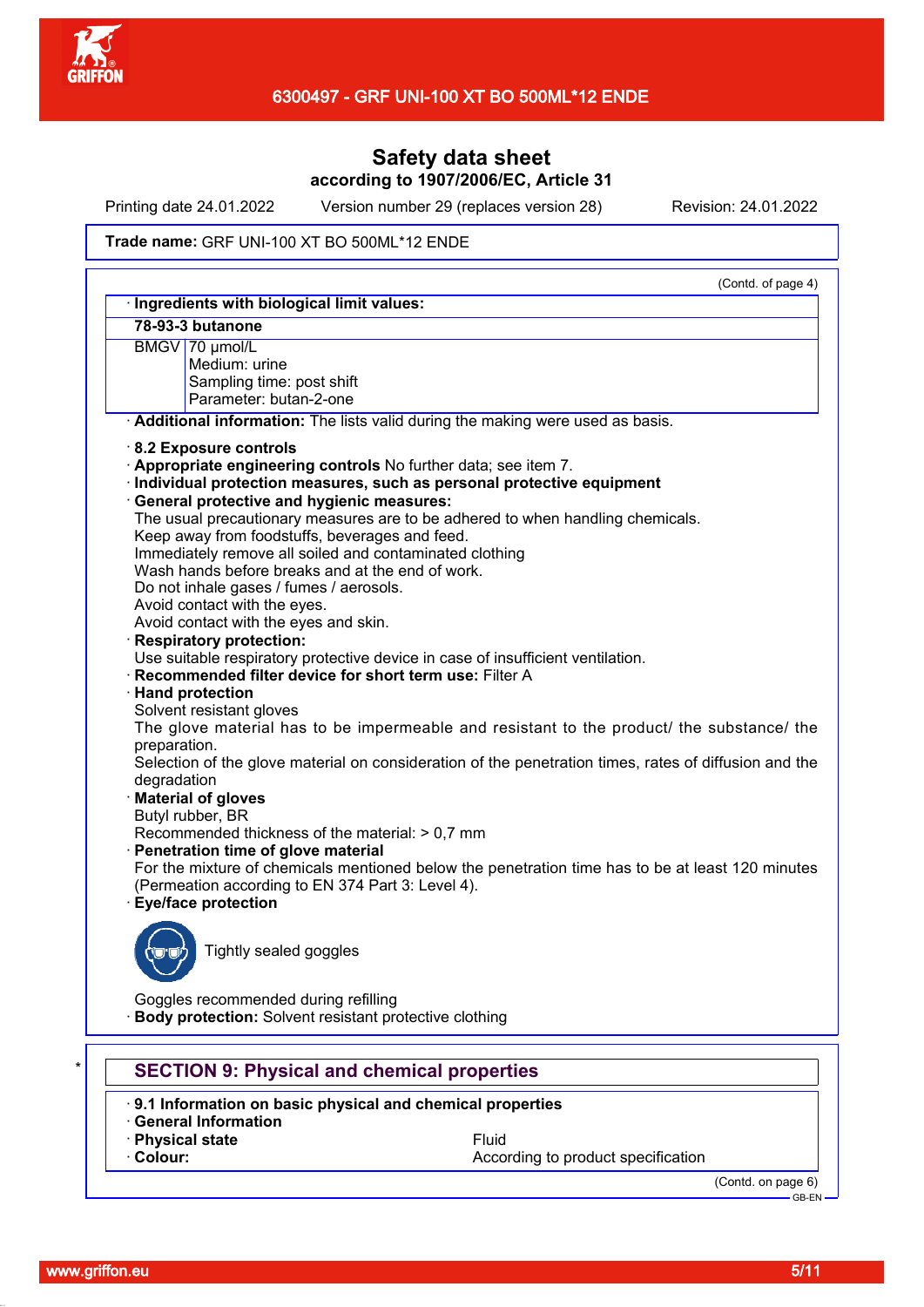

Printing date 24.01.2022 Version number 29 (replaces version 28) Revision: 24.01.2022

#### Trade name: GRF UNI-100 XT BO 500ML\*12 ENDE

|                                                       | (Contd. of page 5)                                                                                                                                                       |
|-------------------------------------------------------|--------------------------------------------------------------------------------------------------------------------------------------------------------------------------|
| · Odour:                                              | Characteristic                                                                                                                                                           |
| · Odour threshold:                                    | Not determined.                                                                                                                                                          |
| · Melting point/freezing point:                       | Undetermined.                                                                                                                                                            |
| · Boiling point or initial boiling point and          |                                                                                                                                                                          |
| boiling range                                         | 79-80.5 °C                                                                                                                                                               |
| · Flammability                                        | Not applicable.                                                                                                                                                          |
| · Lower and upper explosion limit                     |                                                                                                                                                                          |
| · Lower:                                              | 1.8 Vol %                                                                                                                                                                |
| · Upper:                                              | 11.5 Vol %                                                                                                                                                               |
| · Flash point:                                        | $-9 °C$                                                                                                                                                                  |
| · Auto-ignition temperature:                          | Product is not selfigniting.                                                                                                                                             |
| · Decomposition temperature:                          | Not determined.                                                                                                                                                          |
| ∙ pH                                                  | Not determined.                                                                                                                                                          |
| · Viscosity:                                          |                                                                                                                                                                          |
| <b>Kinematic viscosity</b>                            | Not determined.                                                                                                                                                          |
| Dynamic at 20 °C:                                     | 1450 mPas                                                                                                                                                                |
| · Solubility                                          |                                                                                                                                                                          |
| water:                                                | Not miscible or difficult to mix.                                                                                                                                        |
|                                                       |                                                                                                                                                                          |
| · Partition coefficient n-octanol/water (log          |                                                                                                                                                                          |
| value)                                                | Not determined.                                                                                                                                                          |
| Vapour pressure at 20 °C:                             | 105 hPa                                                                                                                                                                  |
| · Density and/or relative density                     |                                                                                                                                                                          |
| · Density at 20 °C:                                   | $0.96 - 0.962$ g/cm <sup>3</sup>                                                                                                                                         |
| · Relative density                                    | Not determined.                                                                                                                                                          |
| · Vapour density                                      | Not determined.                                                                                                                                                          |
| 9.2 Other information                                 | All relevant physical data were determined for the<br>mixture. All non-determined data are not<br>measurable or not relevant for the<br>characterization of the mixture. |
| · Appearance:                                         |                                                                                                                                                                          |
| $\cdot$ Form:                                         | Fluid                                                                                                                                                                    |
| Important information on protection of health         |                                                                                                                                                                          |
| and environment, and on safety.                       |                                                                                                                                                                          |
| · Ignition temperature:                               | 514 °C                                                                                                                                                                   |
| <b>Explosive properties:</b>                          | Product is not explosive. However, formation of                                                                                                                          |
|                                                       | explosive air/vapour mixtures are possible.                                                                                                                              |
| · Solvent content:                                    |                                                                                                                                                                          |
| Organic solvents:                                     | 77.2 %                                                                                                                                                                   |
| · Water:                                              | 0.0%                                                                                                                                                                     |
| <b>Solids content:</b>                                | 22.7 %                                                                                                                                                                   |
| Change in condition                                   |                                                                                                                                                                          |
| <b>Evaporation rate</b>                               | Not determined.                                                                                                                                                          |
|                                                       |                                                                                                                                                                          |
| Information with regard to physical hazard<br>classes |                                                                                                                                                                          |
| · Explosives                                          | Void                                                                                                                                                                     |
| · Flammable gases                                     | Void                                                                                                                                                                     |
| · Aerosols                                            | Void                                                                                                                                                                     |
| Oxidising gases                                       | Void                                                                                                                                                                     |
| · Gases under pressure                                | Void                                                                                                                                                                     |
|                                                       |                                                                                                                                                                          |
|                                                       | (Contd. on page 7)                                                                                                                                                       |
|                                                       | GB-EN-                                                                                                                                                                   |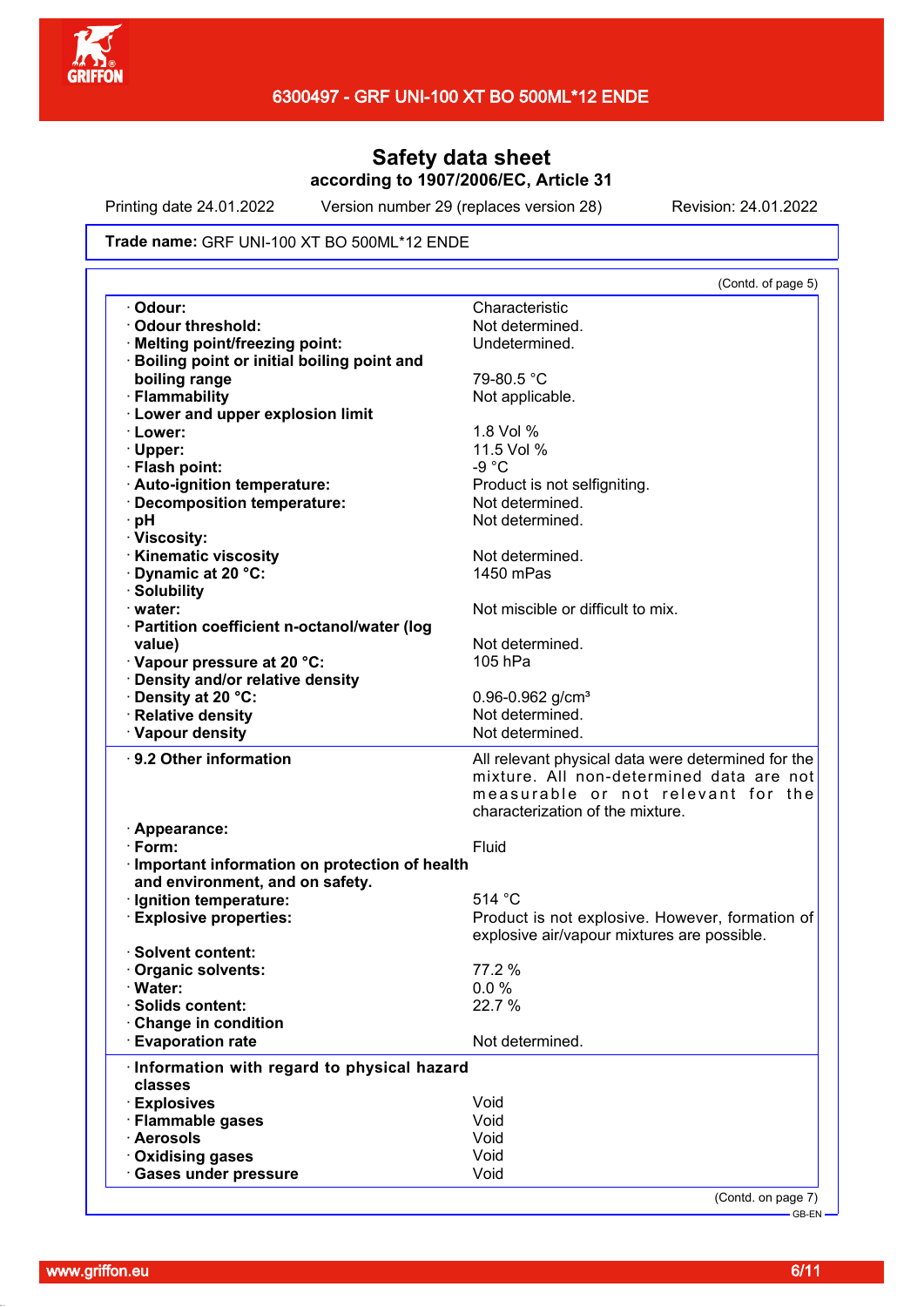

Printing date 24.01.2022 Version number 29 (replaces version 28) Revision: 24.01.2022

#### Trade name: GRF UNI-100 XT BO 500ML\*12 ENDE

|                                         | (Contd. of page 6)                  |
|-----------------------------------------|-------------------------------------|
| · Flammable liquids                     | Highly flammable liquid and vapour. |
| · Flammable solids                      | Void                                |
| · Self-reactive substances and mixtures | Void                                |
| · Pyrophoric liquids                    | Void                                |
| · Pyrophoric solids                     | Void                                |
| · Self-heating substances and mixtures  | Void                                |
| · Substances and mixtures, which emit   |                                     |
| flammable gases in contact with water   | Void                                |
| · Oxidising liquids                     | Void                                |
| Oxidising solids                        | Void                                |
| · Organic peroxides                     | Void                                |
| Corrosive to metals                     | Void                                |
| · Desensitised explosives               | Void                                |

### **SECTION 10: Stability and reactivity**

· **10.1 Reactivity** No further relevant information available.

- · **10.2 Chemical stability**
- · **Thermal decomposition / conditions to be avoided:**

No decomposition if used according to specifications.

- · **10.3 Possibility of hazardous reactions** No dangerous reactions known.
- · **10.4 Conditions to avoid** No further relevant information available.
- · **10.5 Incompatible materials:** No further relevant information available.
- · **10.6 Hazardous decomposition products:** Danger of forming toxic pyrolysis products.

### **SECTION 11: Toxicological information**

· **11.1 Information on hazard classes as defined in Regulation (EC) No 1272/2008**

· **Acute toxicity** Based on available data, the classification criteria are not met.

|                  | · LD/LC50 values relevant for classification:                                                       |
|------------------|-----------------------------------------------------------------------------------------------------|
| 78-93-3 butanone |                                                                                                     |
| Oral             | LD50 3300 mg/kg (rat)                                                                               |
|                  | Dermal LD50 5000 mg/kg (rabbit)                                                                     |
|                  | 128-37-0 Butylated hydroxytoluene                                                                   |
| Oral             | LD50 890 mg/kg (rat)                                                                                |
|                  | · Skin corrosion/irritation Based on available data, the classification criteria are not met.       |
|                  | Serious eye damage/irritation Causes serious eye irritation.                                        |
|                  | Respiratory or skin sensitisation Based on available data, the classification criteria are not met. |
|                  | <b>Germ cell mutagenicity</b>                                                                       |
| Not applicable.  |                                                                                                     |
|                  | Based on available data, the classification criteria are not met.                                   |
|                  | Carcinogenicity Based on available data, the classification criteria are not met.                   |
|                  | Reproductive toxicity Based on available data, the classification criteria are not met.             |
|                  | STOT-single exposure May cause drowsiness or dizziness.                                             |
|                  | · STOT-repeated exposure Based on available data, the classification criteria are not met.          |
|                  | Aspiration hazard Based on available data, the classification criteria are not met.                 |

(Contd. on page 8)

GB-EN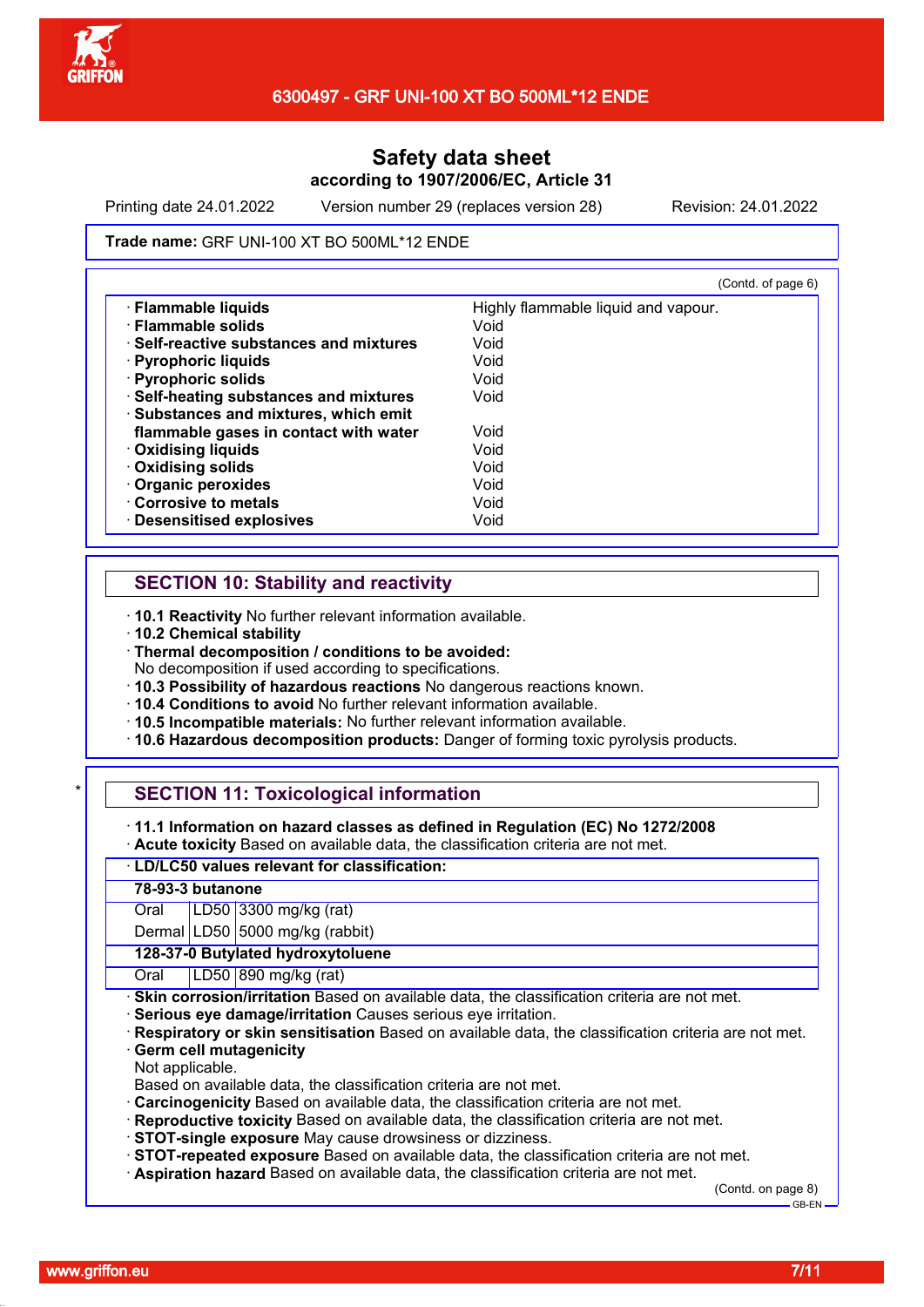

Printing date 24.01.2022 Version number 29 (replaces version 28) Revision: 24.01.2022

(Contd. of page 7)

#### Trade name: GRF UNI-100 XT BO 500ML\*12 ENDE

· **Additional toxicological information:**

- · **Acute effects (acute toxicity, irritation and corrosivity)** Not applicable.
- · **Sensitisation** Not applicable.
- · **Repeated dose toxicity** Not applicable.
- · **11.2 Information on other hazards**

#### · **Endocrine disrupting properties**

78-93-3 butanone List II

### **SECTION 12: Ecological information**

#### · **12.1 Toxicity**

- · **Aquatic toxicity:** No further relevant information available.
- · **12.2 Persistence and degradability** No further relevant information available.
- · **12.3 Bioaccumulative potential** No further relevant information available.
- · **12.4 Mobility in soil** No further relevant information available.
- · **12.5 Results of PBT and vPvB assessment**
- · **PBT:** Not applicable.
- · **vPvB:** Not applicable.
- · **12.6 Endocrine disrupting properties**

For information on endocrine disrupting properties see section 11.

- · **12.7 Other adverse effects**
- · **Additional ecological information:**
- · **General notes:**

Water hazard class 1 (German Regulation) (Self-assessment): slightly hazardous for water Do not allow undiluted product or large quantities of it to reach ground water, water course or sewage system.

#### **SECTION 13: Disposal considerations**

#### · **13.1 Waste treatment methods**

· **Recommendation**

Must not be disposed together with household garbage. Do not allow product to reach sewage system.

Disposal must be made according to official regulations.

- · **Uncleaned packaging:**
- · **Recommendation:**

Packagings that may not be cleansed are to be disposed of in the same manner as the product.

| <b>SECTION 14: Transport information</b>                  |                                    |                                     |
|-----------------------------------------------------------|------------------------------------|-------------------------------------|
| 14.1 UN number or ID number<br>· ADR/ADN, IMDG, IATA      | UN1133                             |                                     |
| 14.2 UN proper shipping name<br>· ADR/ADN<br>· IMDG, IATA | 1133 ADHESIVES<br><b>ADHESIVES</b> |                                     |
|                                                           |                                    | (Contd. on page 9)<br>$-$ GB-EN $-$ |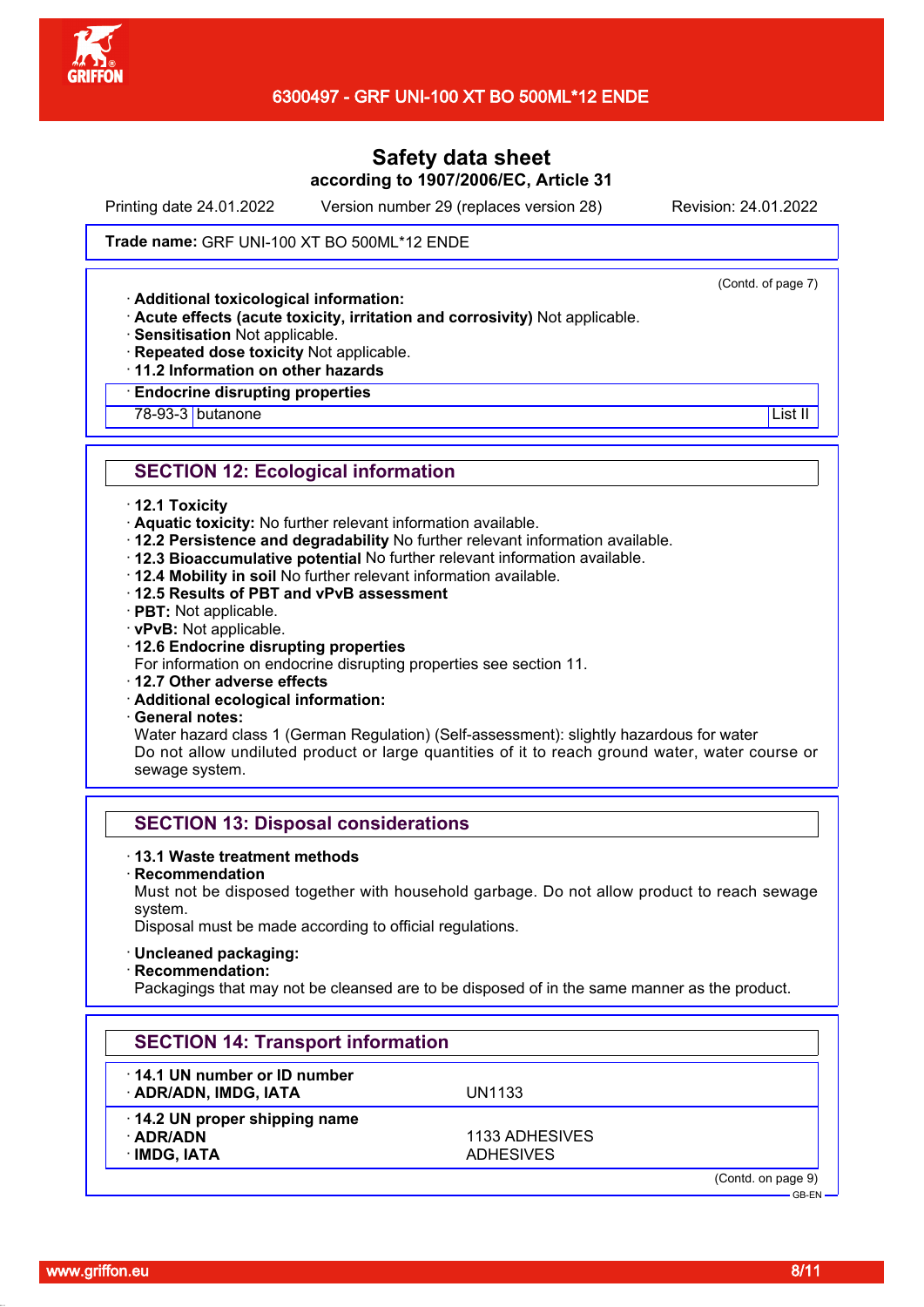

Printing date 24.01.2022 Version number 29 (replaces version 28) Revision: 24.01.2022

#### Trade name: GRF UNI-100 XT BO 500ML\*12 ENDE

| 14.3 Transport hazard class(es)                                        | (Contd. of page 8)                                                                                                    |
|------------------------------------------------------------------------|-----------------------------------------------------------------------------------------------------------------------|
| · ADR/ADN                                                              |                                                                                                                       |
|                                                                        |                                                                                                                       |
|                                                                        |                                                                                                                       |
| · Class<br>· Label                                                     | 3 (F1) Flammable liquids.<br>3                                                                                        |
| · IMDG, IATA                                                           | <u>.</u>                                                                                                              |
|                                                                        |                                                                                                                       |
| · Class<br>· Label                                                     | 3 Flammable liquids.<br>3                                                                                             |
| 14.4 Packing group<br>· ADR/ADN, IMDG, IATA                            | III                                                                                                                   |
| · 14.5 Environmental hazards:<br>· Marine pollutant:                   | No                                                                                                                    |
| 14.6 Special precautions for user                                      | Warning: Flammable liquids.                                                                                           |
| · Hazard identification number (Kemler code): -<br>· EMS Number:       | $F-E$ , S-D                                                                                                           |
| · Stowage Category                                                     | Α                                                                                                                     |
| 14.7 Maritime transport in bulk according to<br><b>IMO instruments</b> | Not applicable.                                                                                                       |
| · Transport/Additional information:<br><b>Quantity limitations</b>     | On passenger aircraft/rail: 60 L                                                                                      |
|                                                                        | On cargo aircraft only: 220 L                                                                                         |
| · ADR/ADN<br>· Limited quantities (LQ)                                 | 5L                                                                                                                    |
| <b>Excepted quantities (EQ)</b>                                        | Code: E1                                                                                                              |
|                                                                        | Maximum net quantity per inner packaging: 30 ml<br>Maximum net quantity per outer packaging: 1000                     |
|                                                                        | ml                                                                                                                    |
| · Transport category<br>· Tunnel restriction code                      | 3<br>Е                                                                                                                |
| ∙IMDG                                                                  |                                                                                                                       |
| · Limited quantities (LQ)                                              | 5L                                                                                                                    |
| <b>Excepted quantities (EQ)</b>                                        | Code: E1<br>Maximum net quantity per inner packaging: 30 ml<br>Maximum net quantity per outer packaging: 1000         |
| · Remarks:                                                             | ml<br>Under certain conditions substances in Class 3<br>(flammable liquids) can be classified in<br>packinggroup III. |
|                                                                        | (Contd. on page 10)                                                                                                   |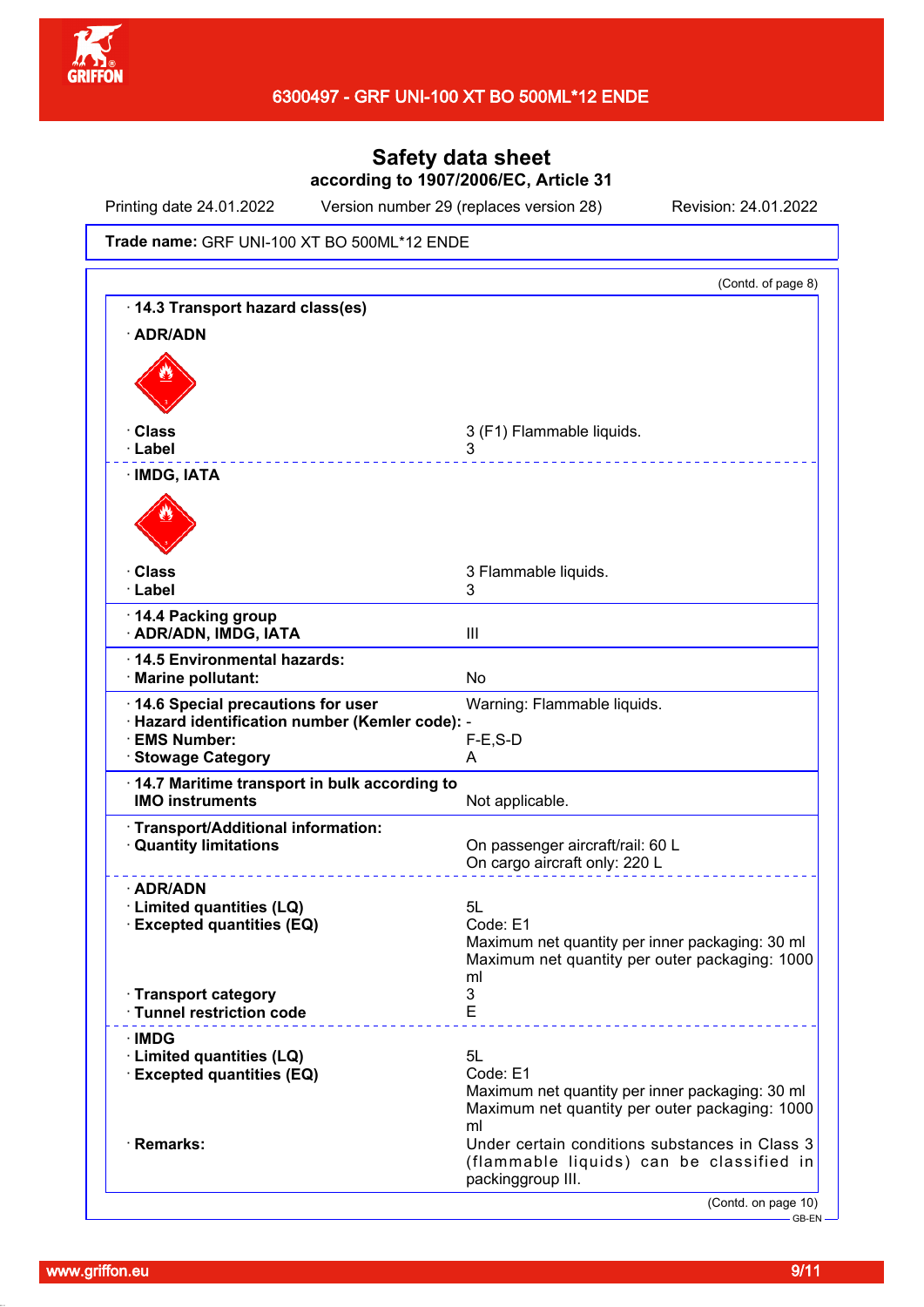

Printing date 24.01.2022 Version number 29 (replaces version 28) Revision: 24.01.2022

### Trade name: GRF UNI-100 XT BO 500ML\*12 ENDE

(Contd. of page 9)

· **UN "Model Regulation":** UN 1133 ADHESIVES, 3, III

See IMDG, Part 2, Chapter 2.3, Paragraph 2.3.2.2

### **SECTION 15: Regulatory information**

- · **15.1 Safety, health and environmental regulations/legislation specific for the substance or mixture**
- · **Directive 2012/18/EU**
- · **Named dangerous substances ANNEX I** None of the ingredients is listed.
- · **Seveso category** P5c FLAMMABLE LIQUIDS
- · **Qualifying quantity (tonnes) for the application of lower-tier requirements** 5000 t
- · **Qualifying quantity (tonnes) for the application of upper-tier requirements** 50000 t
- **REGULATION (EC) No 1907/2006 ANNEX XVII** Conditions of restriction: 3

· **DIRECTIVE 2011/65/EU on the restriction of the use of certain hazardous substances in electrical and electronic equipment – Annex II**

None of the ingredients is listed.

· **REGULATION (EU) 2019/1148**

· **Regulation (EC) No 273/2004 on drug precursors**

78-93-3 butanone 3

· **Regulation (EC) No 111/2005 laying down rules for the monitoring of trade between the Community and third countries in drug precursors**

78-93-3 butanone 33 and 33 and 34 and 35 and 35 and 35 and 35 and 35 and 35 and 35 and 35 and 36 and 36 and 36  $\,$ 

· **15.2 Chemical safety assessment:** A Chemical Safety Assessment has not been carried out.

### **SECTION 16: Other information**

This information is based on our present knowledge. However, this shall not constitute a guarantee for any specific product features and shall not establish a legally valid contractual relationship.

#### · **Relevant phrases**

- H225 Highly flammable liquid and vapour.
- H319 Causes serious eye irritation.
- H336 May cause drowsiness or dizziness.
- H400 Very toxic to aquatic life.

H410 Very toxic to aquatic life with long lasting effects.

EUH066 Repeated exposure may cause skin dryness or cracking.

### · **Classification according to Regulation (EC) No 1272/2008**

The classification of the mixture is generally based on the calculation method using substance data according to Regulation (EC) No 1272/2008.

| Flammable liquids                 | <b>Bridging principles</b>                                                                                                                                                                            |
|-----------------------------------|-------------------------------------------------------------------------------------------------------------------------------------------------------------------------------------------------------|
| Serious eye damage/eye irritation | The classification of the mixture is generally based<br>Specific target organ toxicity (single exposure) on the calculation method using substance data<br>according to Regulation (EC) No 1272/2008. |
|                                   |                                                                                                                                                                                                       |

### · **Department issuing SDS:** Bison QESH

· **Contact:** Reach coordinator

(Contd. on page 11)  $-$  GB-EN